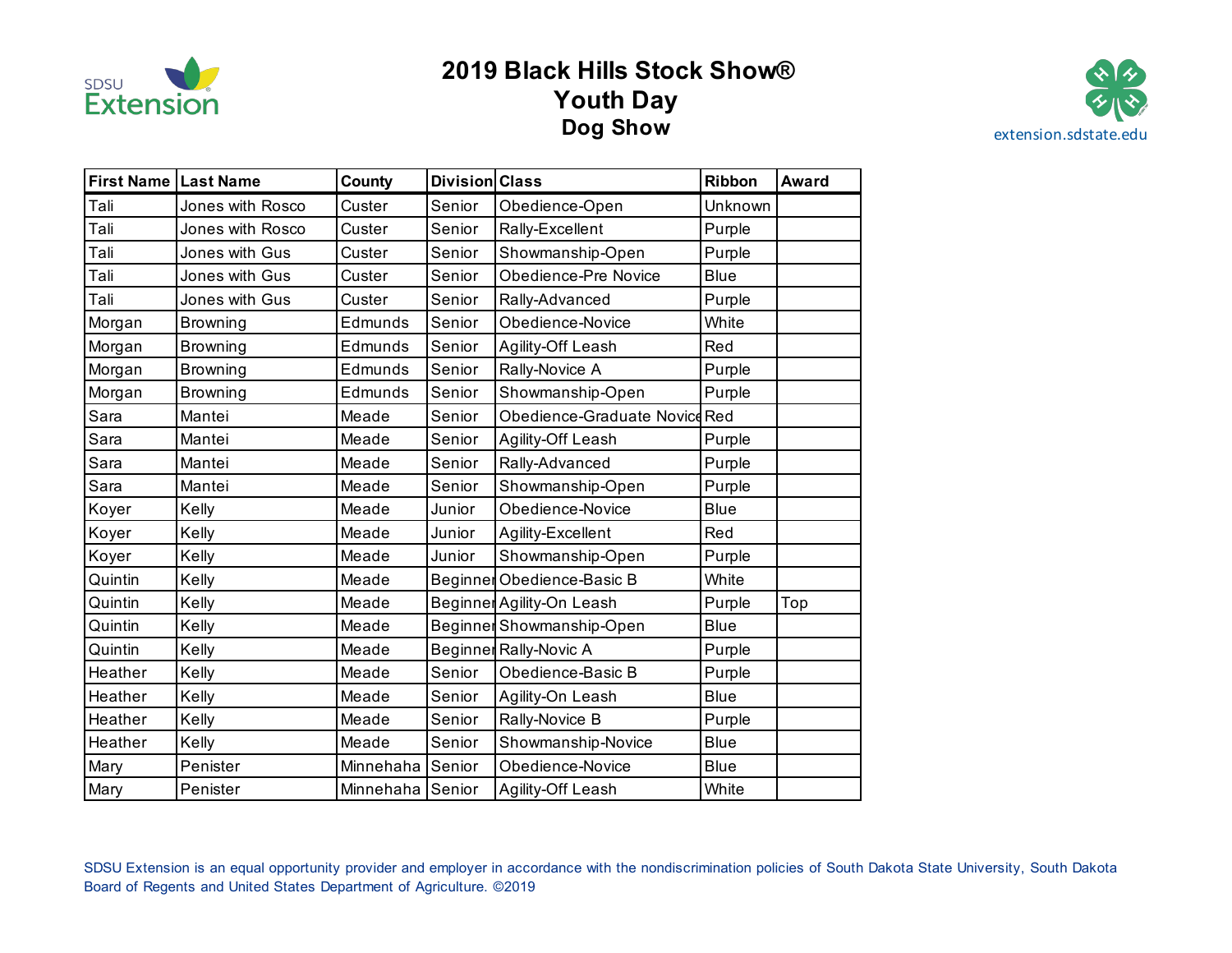

## **2019 Black Hills Stock Show® Youth Day Dog Show** [extension.sdstate.edu](https://extension.sdstate.edu)



| First Name   Last Name |               | County            | <b>Division Class</b> |                                          | Ribbon      | <b>Award</b> |
|------------------------|---------------|-------------------|-----------------------|------------------------------------------|-------------|--------------|
| Mary                   | Penister      | Minnehaha         | Senior                | Rally-Advanced                           | Purple      |              |
| Mary                   | Penister      | Minnehaha         | Senior                | Showmanship-Open                         | Purple      |              |
| Sierra                 | Franzoy       | Pennington Clover |                       | Obedience-Basic A                        | <b>Blue</b> |              |
| Sierra                 | Franzoy       | Pennington Clover |                       | Agility-On Leash                         | <b>Blue</b> |              |
| Sierra                 | Franzoy       | Pennington Clover |                       | Rally-Novice A                           | White       |              |
| Sierra                 | Franzoy       | Pennington Clover |                       | Showmanship-Novice                       | Purple      |              |
| Mikayla                | Reese         | Pennington Junior |                       | Obedience-Basic A                        | Purple      |              |
| Mikayla                | Reese         | Pennington Junior |                       | Agility-On Leash                         | Purple      |              |
| Mikayla                | Reese         | Pennington Junior |                       | Rally-Novice A                           | <b>Blue</b> |              |
| Mikayla                | Reese         | Pennington Junior |                       | Showmanship-Novice                       | <b>Blue</b> |              |
| <b>Bailie</b>          | Lapcinski     | Pennington Clover |                       | Obedience-Basic B                        | Red         |              |
| <b>Bailie</b>          | Lapcinski     | Pennington Clover |                       | Agility-On Leash                         | White       |              |
| <b>Bailie</b>          | Lapcinski     | Pennington Clover |                       | Rally-Novice A                           | <b>Blue</b> |              |
| <b>Bailie</b>          | Lapcinski     | Pennington Clover |                       | Showmanship-Novice                       | <b>Blue</b> |              |
| Colter                 | Lapcinski     |                   |                       | Pennington Beginner Obedience-Basic B    | Purple      |              |
| Colter                 | Lapcinski     |                   |                       | Pennington Beginner Agility-On Leash     | Purple      |              |
| Colter                 | Lapcinski     |                   |                       | Pennington Beginner Rally-Novice A       | <b>Blue</b> |              |
| Colter                 | Lapcinski     |                   |                       | Pennington Beginner Showmanship-Novice   | <b>Blue</b> |              |
| Peyton                 | <b>Briggs</b> |                   |                       | Pennington Beginner Obedience-Pre-Novice | <b>Blue</b> |              |
| Peyton                 | <b>Briggs</b> | Pennington Junior |                       | Agility-Off Leash                        | White       |              |
| Peyton                 | <b>Briggs</b> | Pennington Junior |                       | Rally-Advanced                           | <b>Blue</b> |              |
| Peyton                 | <b>Briggs</b> | Pennington Junior |                       | Showmanship-Open                         | Purple      |              |
| <b>Braelyn</b>         | Vlietstra     | Pennington Junior |                       | Obedience-Pre-Novice                     | Purple      |              |
| <b>Braelyn</b>         | Vlietstra     | Pennington Junior |                       | Agility-Advanced                         | White/DQ    |              |
| <b>Braelyn</b>         | Vlietstra     | Pennington Junior |                       | Rally-Excellent                          | Purple      |              |
| <b>Braelyn</b>         | Vlietstra     | Pennington Junior |                       | Showmanship-Open                         | Purple      |              |

 SDSU Extension is an equal opportunity provider and employer in accordance with the nondiscrimination policies of South Dakota State University, South Dakota Board of Regents and United States Department of Agriculture. ©2019